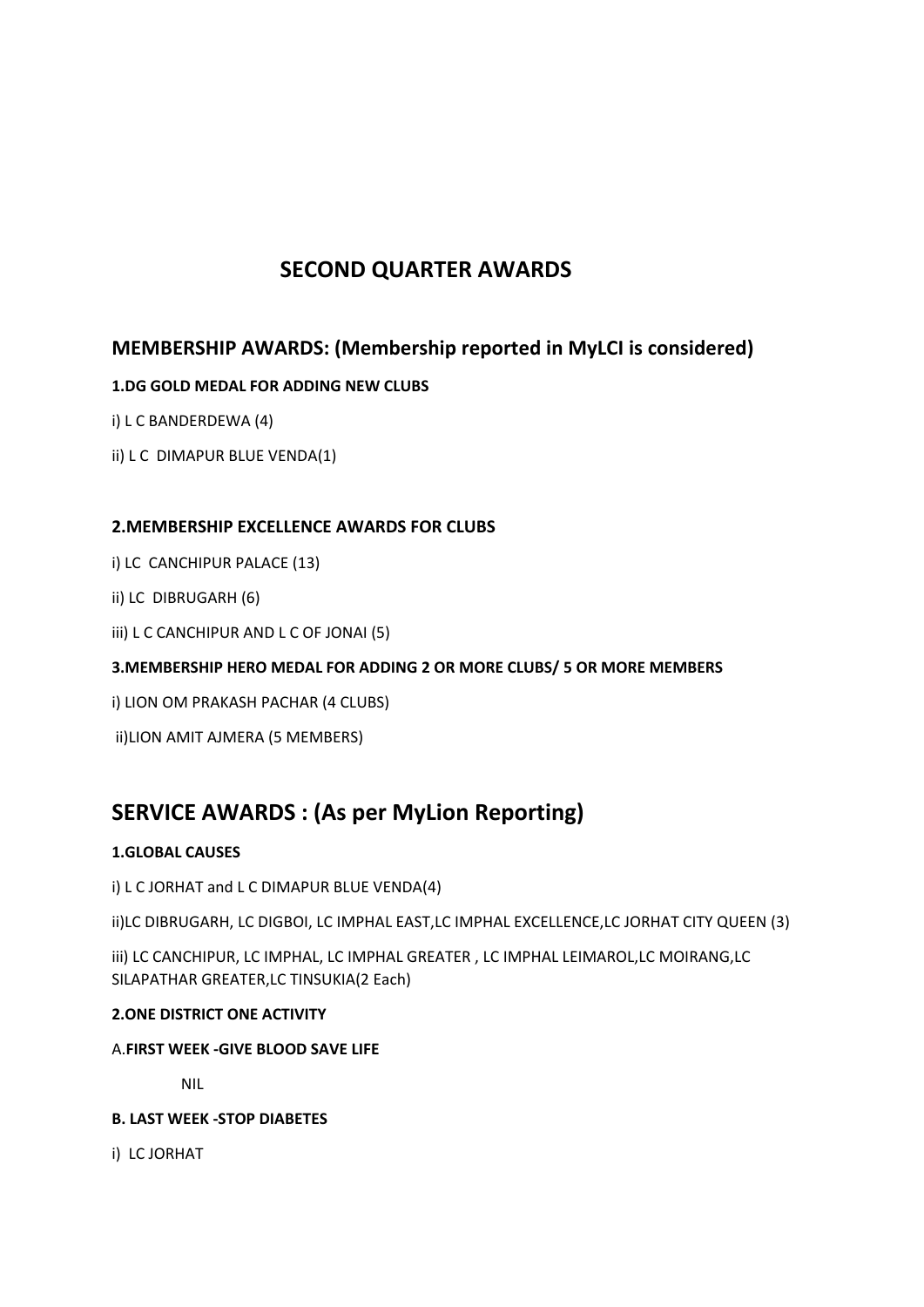### **3.DG GOLD MEDAL FOR BEST INNOVATIVE SERVICE ACTIVITIES**

### LC JORHAT

### 4. **OTHER DISTRICT ACTIVITIES**

i) JORHAT GREATER (DIABETES AWARENESS)

ii) LAKHIMPUR PRERANA (WINGS FOR YOU and PEACE ESSAY CONTEST)

iii)TINSUKIA CITY OF JOY and DOOMDOOMA TEA CITY(DIFFERENTLY ABLED PERSON)

iii) IMPHAL CITY (WELCOME BOARD) LC CHANURA and LC IMPHAL GLOBAL (LOVE and CARE)

iv) IMPHAL CITY (ANIMAL WELFARE AND WILDLIFE AWARENESS)

## **5.APPRECIATION TO REPORTING CLUBS OF THE ENTIRE SECOND QUARTER (AS PER LCI):**

L C CANCHIPUR,LC DIBRUGARH,LC DIMAPUR BLUE VENDA,L C IMPHAL CENTRAL,L C IMPHAL CENTURION ,L C IMPHAL CITY,LC IMPHAL EAST , LC IMPHAL GALAXY ,L C IMPHAL EXCELLENCE,LC IMPHAL GREATER(11)

# **LEADERSHIP:**

## **1.APPRECIATION TO CLUBS HAVING 5 MEMBERS COMPLETING 3 NOS OF LLC COURSES**

*NIL* 

## **2. APPRECIATION TO INDIVIDUALS HAVING DONE LLC COURSES**

 LION ROMI SINGH L C Imphal Valley ,LION TEJINDRA SINGH BHAMBRA L C Digboi LION BIKEN SINGH LC City United, LION DR BISHWARAJ SUKHAM LC Imphal Cenral,LION JOYBI SUKHAM Imphal Cenral, LION DR. YAMBEM PRITAM Imphal Cenral,

## **3.APPRECIATION TO CLUBS IMPLEMENTING CQI/NEW MEMBER ORIENTATION**

 **NIL**

# **SUPPORT:**

## **1.HIGHEST DFF CONTRIBUTION:**

i)FIRST HIGHEST : LC JORHAT GREATER

ii)SECOND HIGHEST:LC DIMAPUR BLUE VENDA

iii)THIRD HIGHEST : LC IMPHAL

## **2.HIGHEST LCIF CONTRIBUTION**